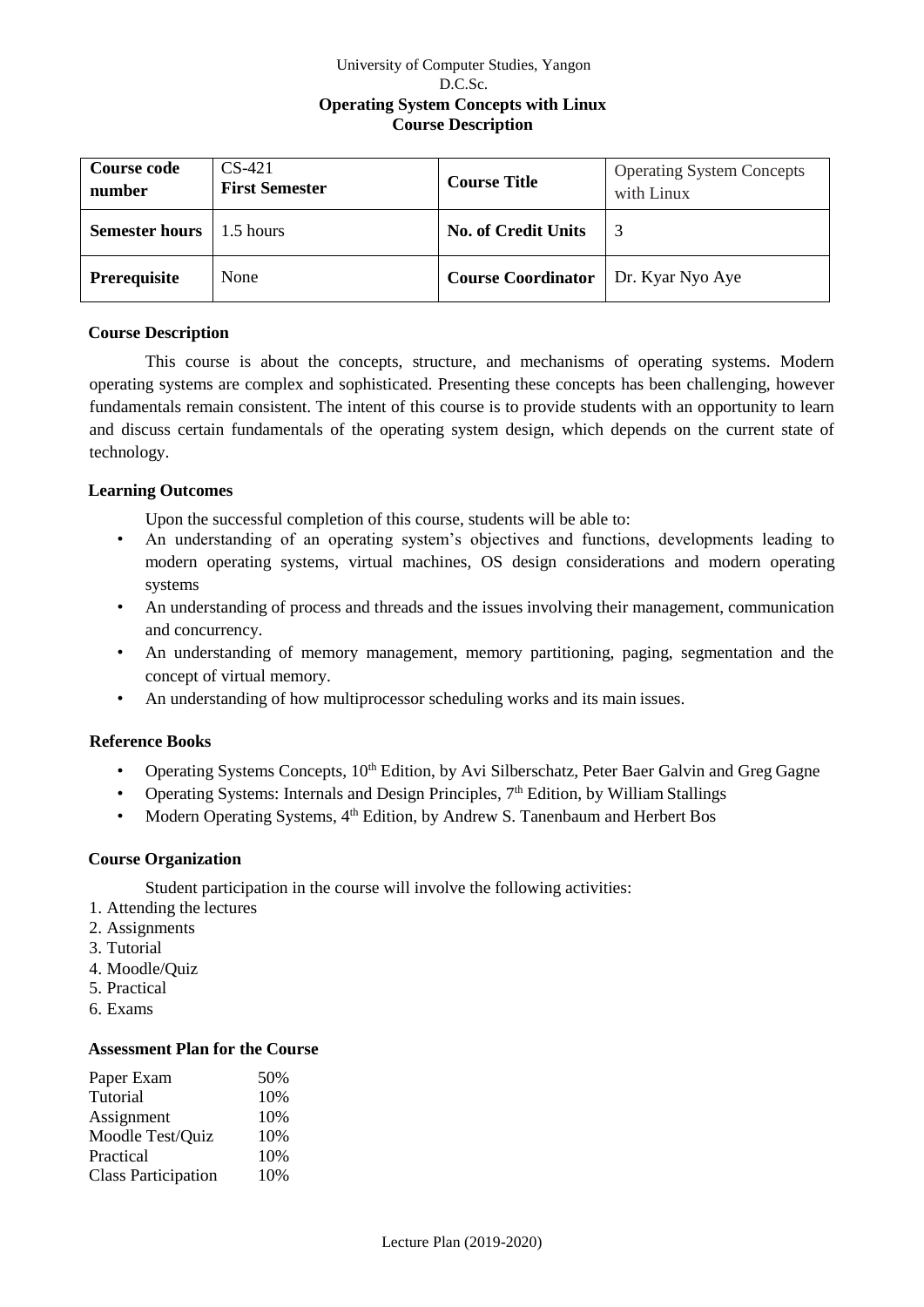# **Period**: **18 periods for 18 weeks (1 hour and 30 minutes for 1 period)**

| No.              | <b>Chapter</b>                                                          | <b>Period</b> | <b>Detail Lecture Plan</b>   |
|------------------|-------------------------------------------------------------------------|---------------|------------------------------|
| 1.               | <b>Operating System Overview</b>                                        | $\mathbf{1}$  | Lectures + Assignment + Quiz |
|                  | What Operating Systems Do                                               |               |                              |
|                  | Computer-System Organization                                            |               |                              |
|                  | Computer-System Architecture                                            |               |                              |
|                  | <b>Operating-System Structure</b><br><b>Operating-System Operations</b> |               |                              |
|                  | <b>Resource Management</b>                                              |               |                              |
|                  | Security and Protection                                                 |               |                              |
|                  | Virtualization                                                          |               |                              |
|                  | Distributed Systems                                                     |               |                              |
| 2.               | Accessing the Command Line                                              | $\mathbf{1}$  | $Lab + Assignment + Quiz$    |
|                  | Managing Files from the Command Line                                    |               |                              |
|                  | Getting Help in Linux                                                   |               |                              |
|                  | Creating, Viewing, and Editing Text Files                               |               |                              |
| 3.               | <b>Processes</b>                                                        | $\mathbf{1}$  | Lectures + Assignment + Quiz |
|                  | Process Concept                                                         |               |                              |
|                  | Process Scheduling                                                      |               |                              |
|                  | <b>Operations on Processes</b>                                          |               |                              |
|                  | <b>Interprocess Communication</b>                                       |               |                              |
| $\overline{4}$ . | Monitoring and Managing Linux Process                                   | $\mathbf{1}$  | $Lab + Assignment + Quiz$    |
|                  | Managing Priority of Linux Processes                                    |               |                              |
|                  | <b>Controlling Services and Daemons</b>                                 |               |                              |
| 5.               | <b>CPU</b> Scheduling                                                   | $\mathbf{1}$  | Lectures + Assignment + Quiz |
|                  | <b>Basic Concepts</b>                                                   |               |                              |
|                  | Scheduling Criteria                                                     |               |                              |
|                  | Scheduling Algorithms                                                   |               |                              |
|                  | Thread Scheduling                                                       |               |                              |
|                  | Multiple-Processor Scheduling                                           |               |                              |
|                  | Real-Time CPU Scheduling                                                |               |                              |
| 6.               | Managing Local Linux Users and Groups                                   | $\mathbf{1}$  | $Lab + Assignment + Quiz$    |
|                  | Controlling Access to Files with Linux File System                      |               |                              |
| 7.               | <b>Process Synchronization</b>                                          | $\mathbf{1}$  | Lectures + Assignment + Quiz |
|                  | Background                                                              |               |                              |
|                  | The Critical-Section Problem                                            |               |                              |
|                  | Peterson's Solution                                                     |               |                              |
|                  | Hardware Support for Synchronization                                    |               |                              |
|                  | Semaphores                                                              |               |                              |
|                  | Monitors                                                                |               |                              |
|                  | <b>Classic Problems of Synchronization</b>                              |               |                              |
| 8.               | Configuring and Securing OpenSSH Service                                | $\mathbf{1}$  | $Lab + Assignment + Quiz$    |
|                  | Analyzing and Storing Logs                                              |               |                              |
|                  | Managing Linux Networking                                               |               |                              |
| 9.               | <b>Deadlocks</b>                                                        | $\mathbf{1}$  | Lectures + Assignment + Quiz |
|                  | <b>System Model</b>                                                     |               |                              |
|                  | Deadlock Characterization                                               |               |                              |
|                  | Methods for Handling Deadlocks                                          |               |                              |